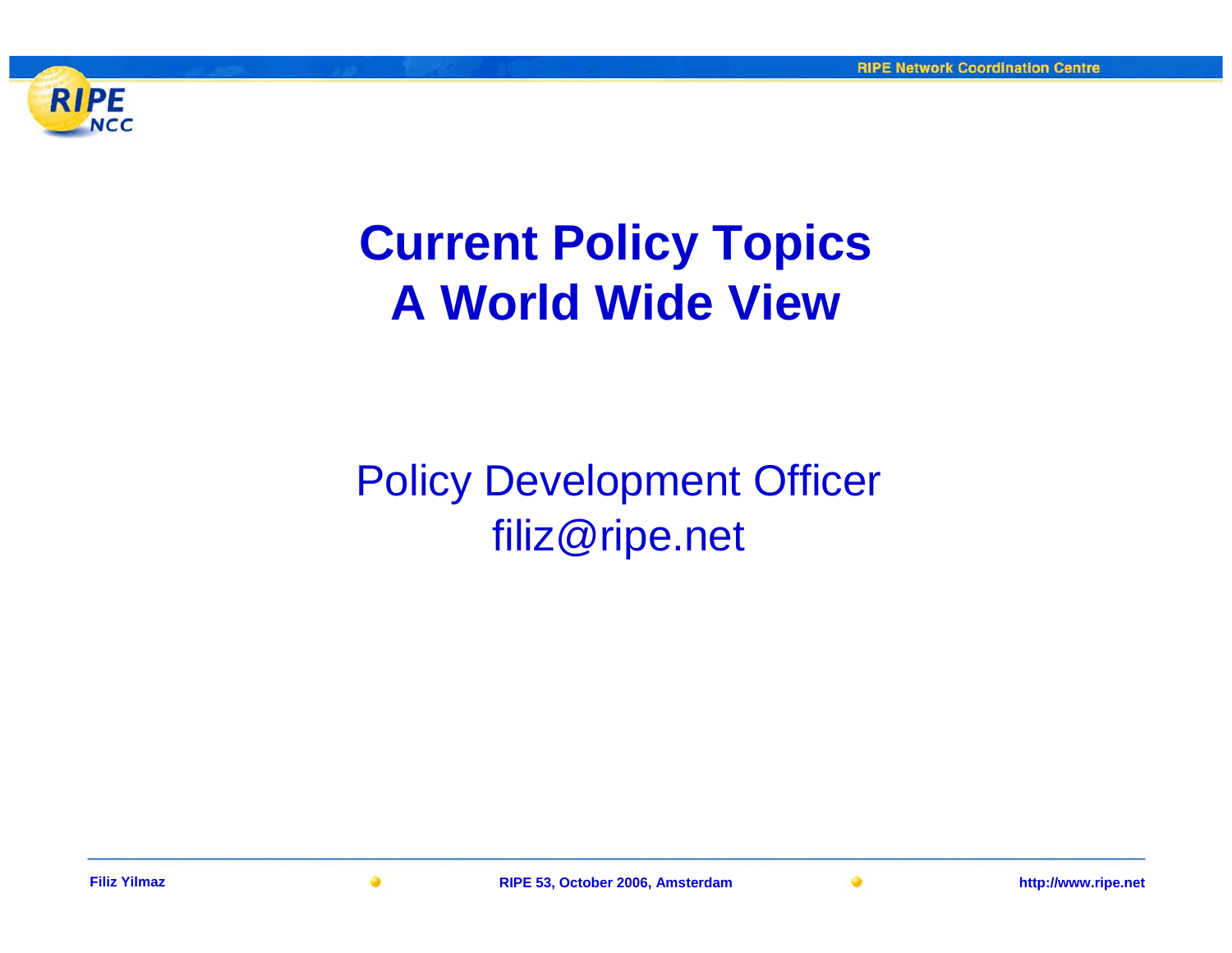

- RIPE Policy Update
- Worldwide Look by topic
	- IPv4
	- IPv6
	- AS Numbers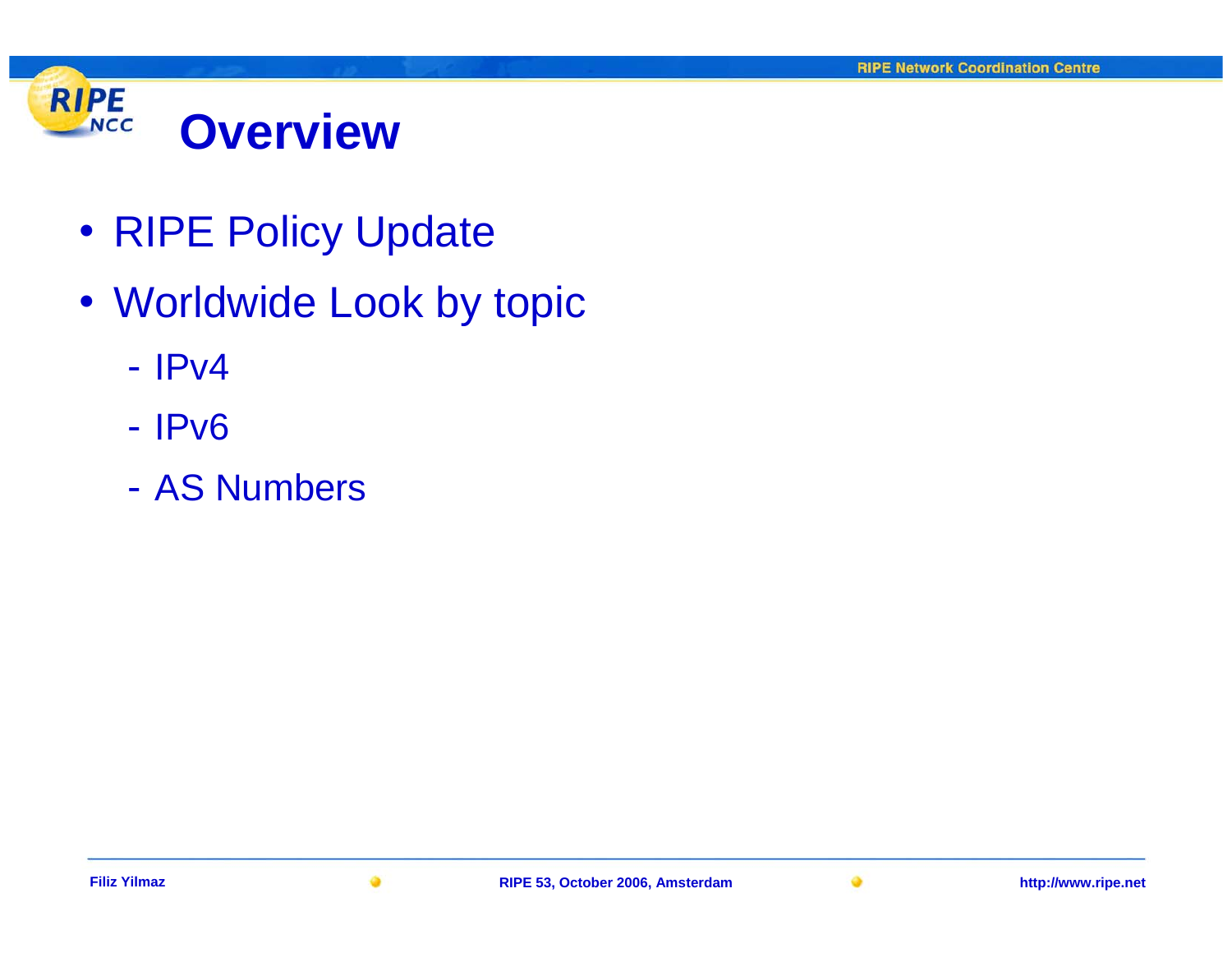### **RIPE RIPE Policy Update - Archived NCC**

- Withdrawn
	- IPv6 Address Allocation and Assignment Policy definition for "End-Site" (2005-04)
	- IPv6 Initial Allocation Criteria (2005-03)
	- HD-ratio for IPv4 (2005-01)
- Concluded
	- IPv6 Blocks from IANA to RIRs (2005-09)
		- Global Policy
		- $\bullet$ Document published: ripe-376
		- Ratified by ICANN board on 7<sup>th</sup> September 2006
	- IP Assignments for Anycasting DNS (2005-02)
		- Updated IPv4 and IPv6 documents are published: ripe-387 & ripe-388
	- 4-Byte AS Numbers (2005-12)
		- Updated AS Number document is published: ripe-389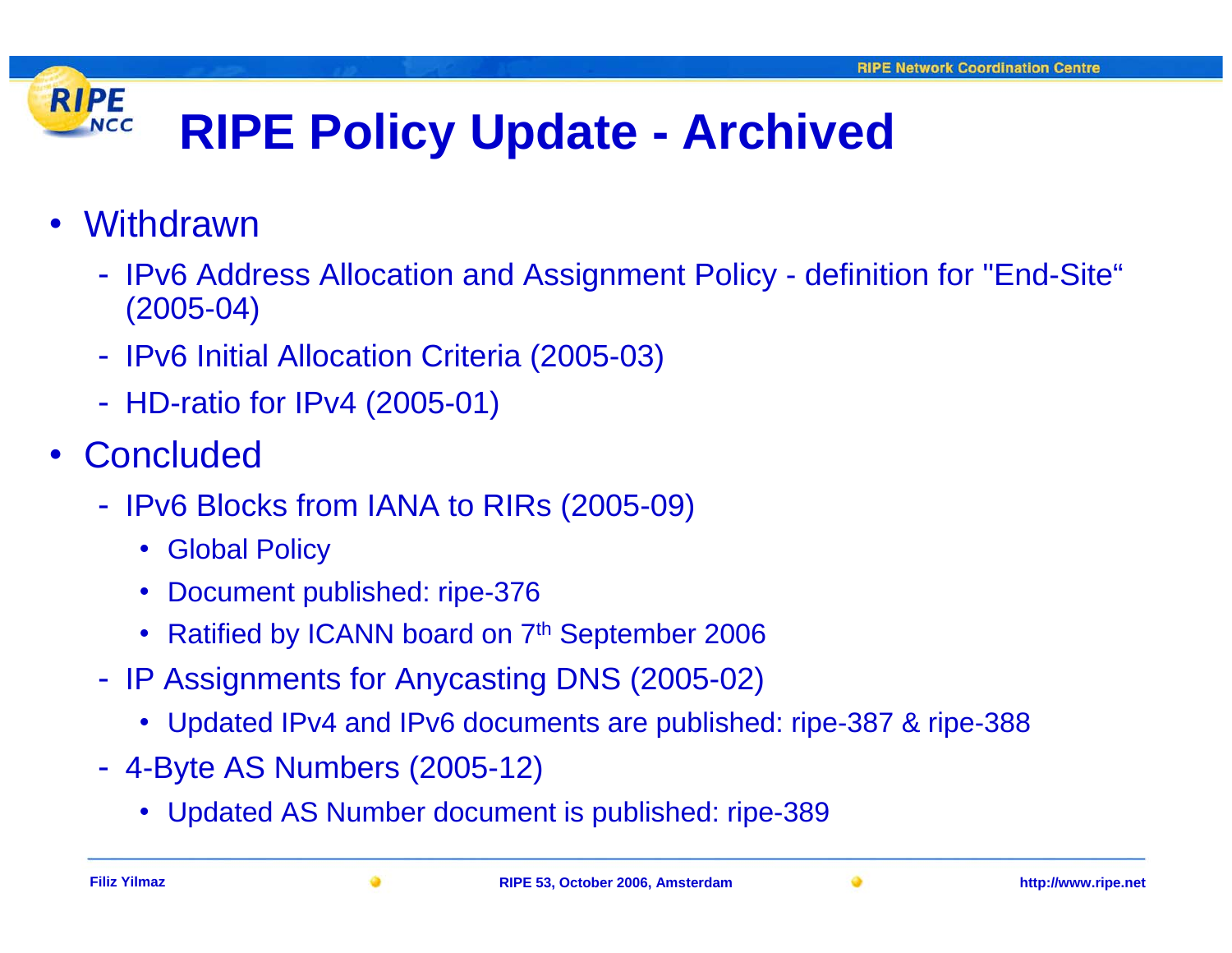#### **RIPE RIPE Policy Update - Ongoing NCC**

- Discussion Phase
	- - Provider Independent (PI) IPv6 Assignments for End User Organisations (2006-01)
	- -- IPv6 Address Allocation and Assignment Policy (2006-02)
	- -Contact e-mail Address Requirements (2006-04)
	- -PI Assignment Size (2006-05)
	- -- IPv4 Maximum Allocation Period (2006-06)
	- -Minimum IPv4 Assignment Window (2006-07)
- Review Phase
	- - Amend the IPv6 Assignment and Utilisation Requirement (2005-08)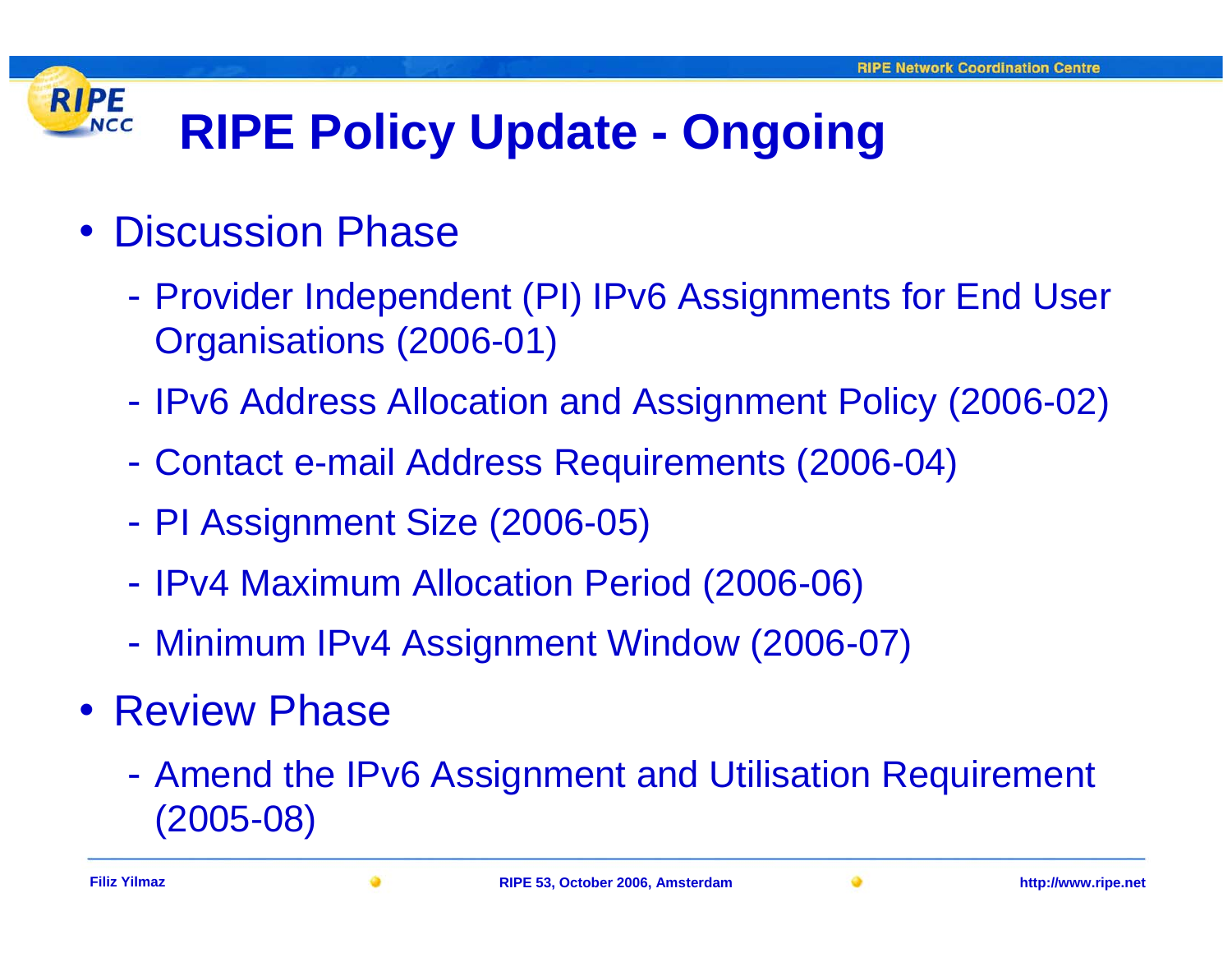### **RIPE Worldwide View - IPv4NCC**

- Maximum Allocation Period
	- -Proposes 12 months
	- -- Adopted in LACNIC
	- Under discussion in RIPE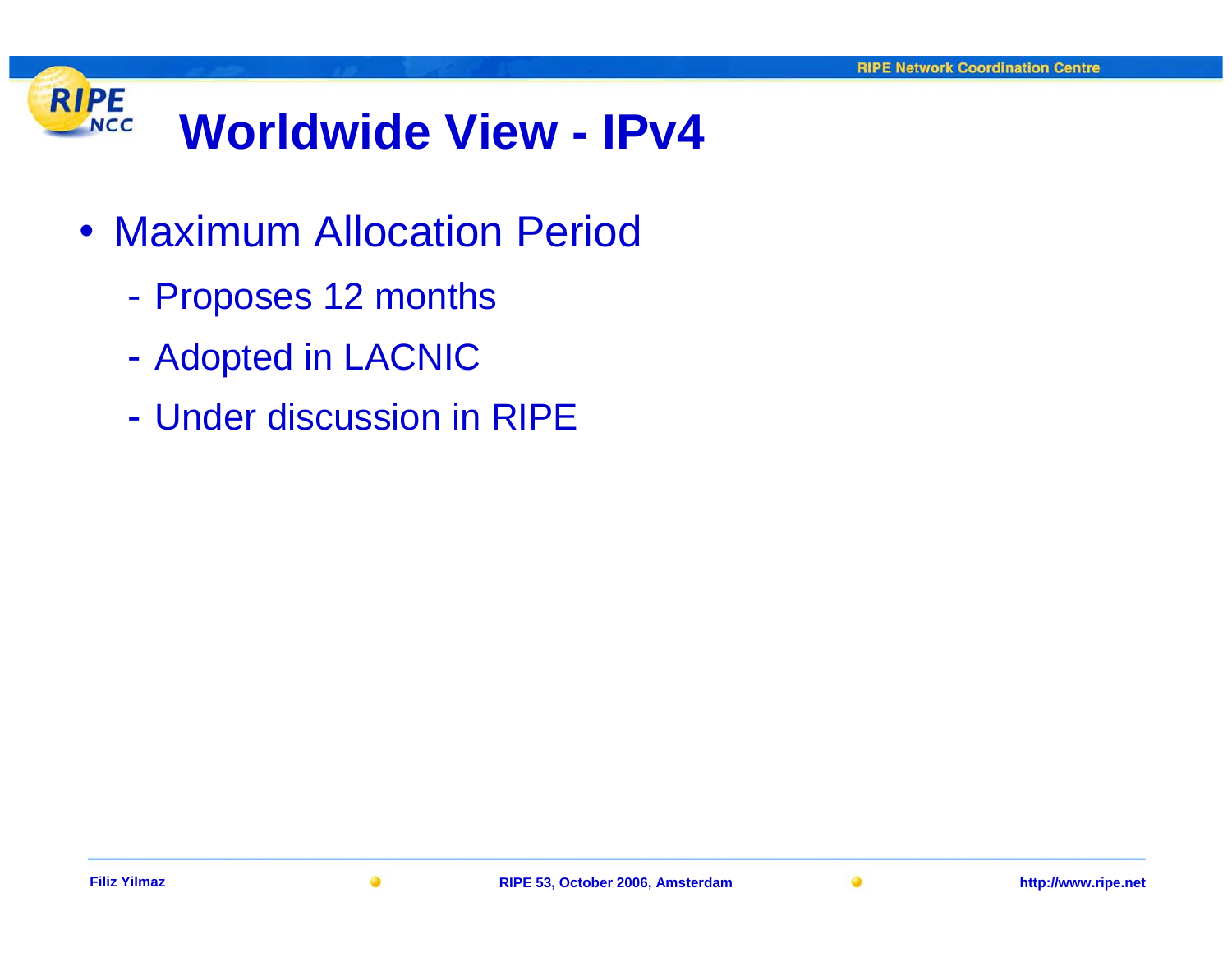#### **RIPE Worldwide View - IPv6 NCC**

- HD ratio (0.94)
	- APNIC, ARIN and LACNIC adopted
	- RIPE is discussing
- Amend IPv6 Assignments and Utilisation Requirements
	- ARIN adopted
	- Last Call in APNIC
	- LACNIC and RIPE are discussing
- Provider Independent IPv6 Assignments for End-Sites
	- ARIN adopted (size: min /48)
	- APNIC reached consensus (size: for a /48)
	- AfriNIC, LACNIC and RIPE are discussing (size: /32)
- IPv6 Address Allocation and Assignment Policy
	- ARIN, LACNIC and AfriNIC adopted varying criteria
	- RIPE is discussing
	- NO consensus in APNIC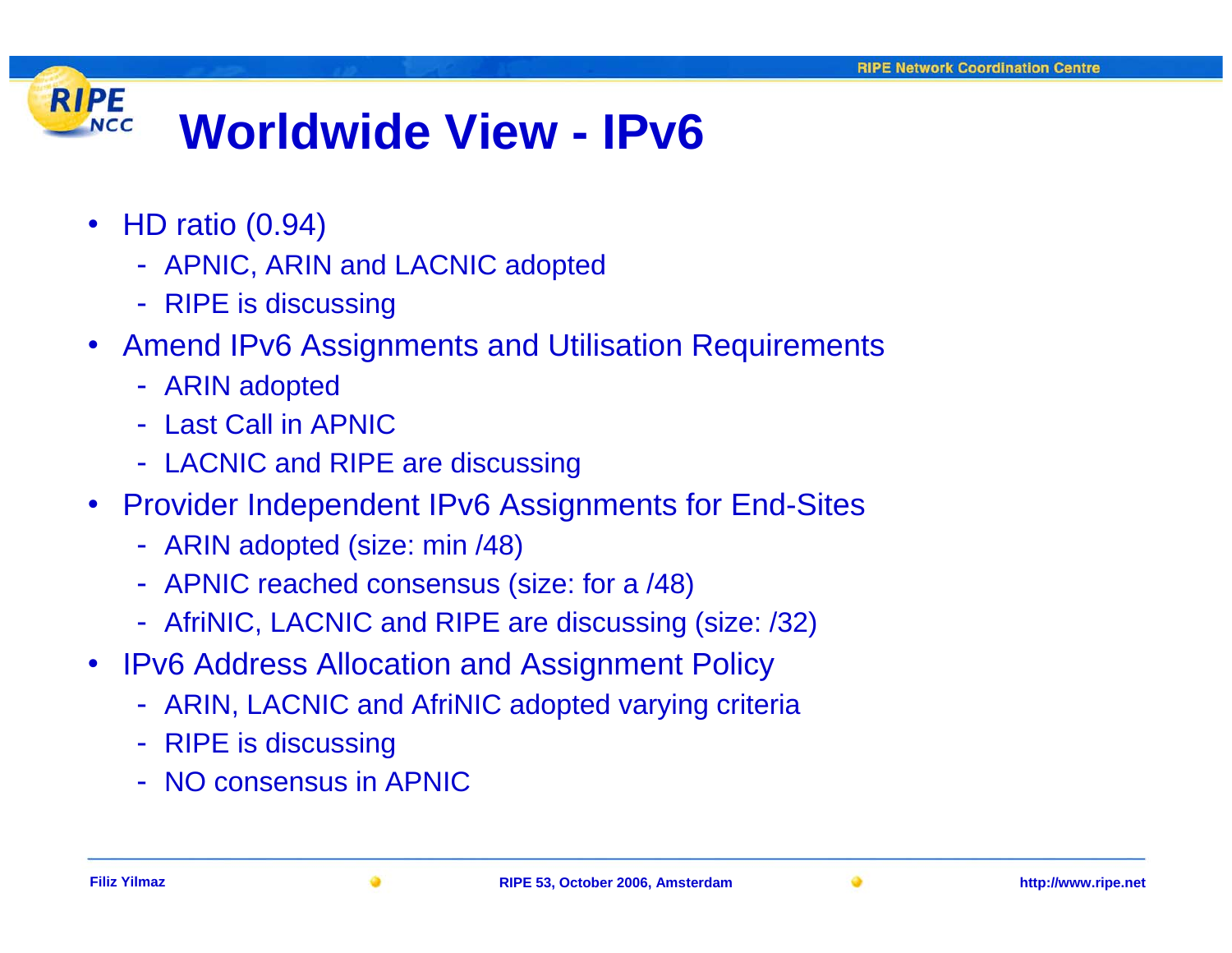#### **RIPE Worldwide View - AS Numbers NCC**

- 4-Byte AS Numbers
	- -Adopted in all regions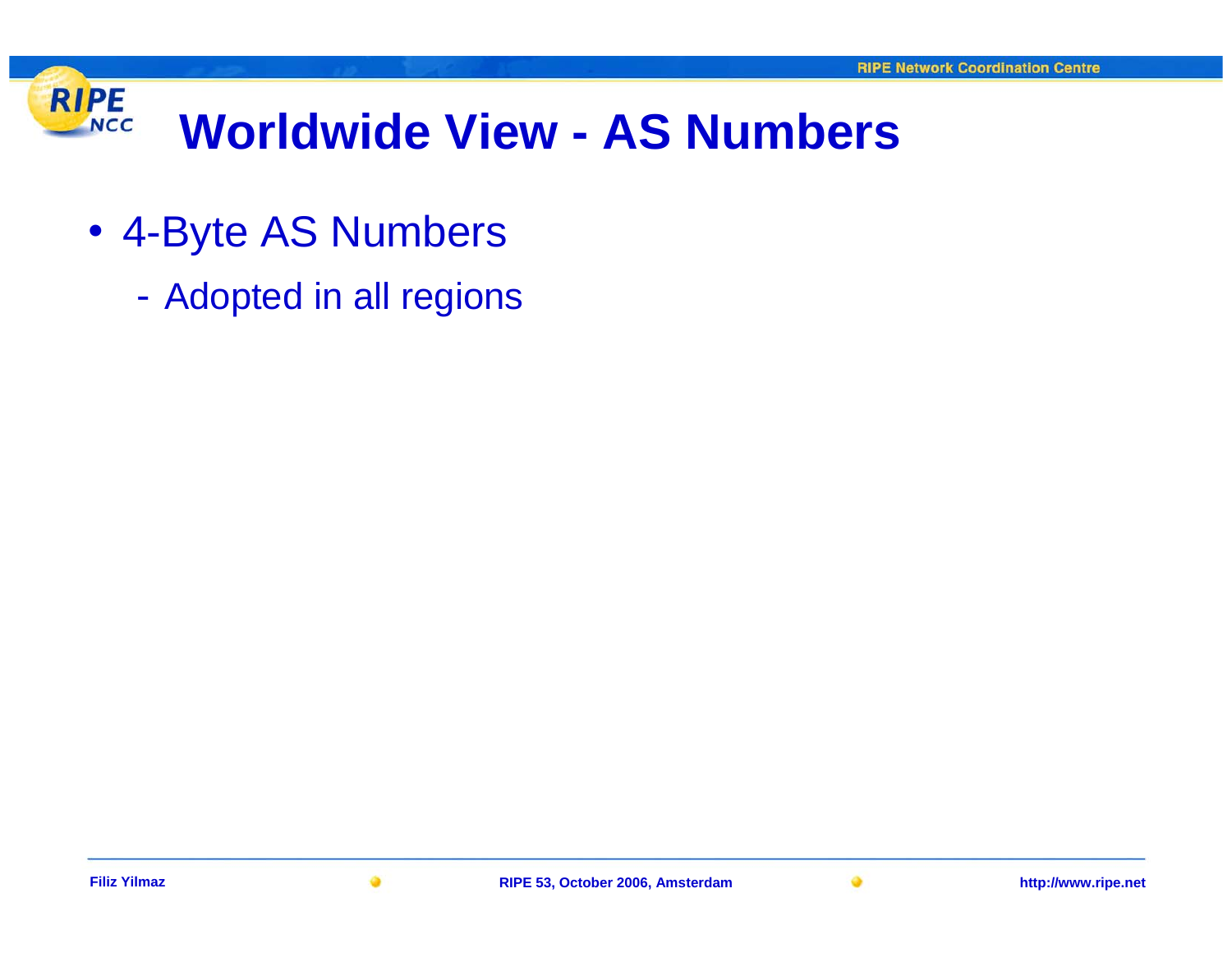#### **RIPE NCC Stay aware**

- Subscribe to [policy-announce@ripe.net](mailto:policy-announce@ripe.net)
	- Announcements only mailing list
	- Updates only sent when the status of a proposal changes
	- http://www.ripe.net/mailman/listinfo/policy-announce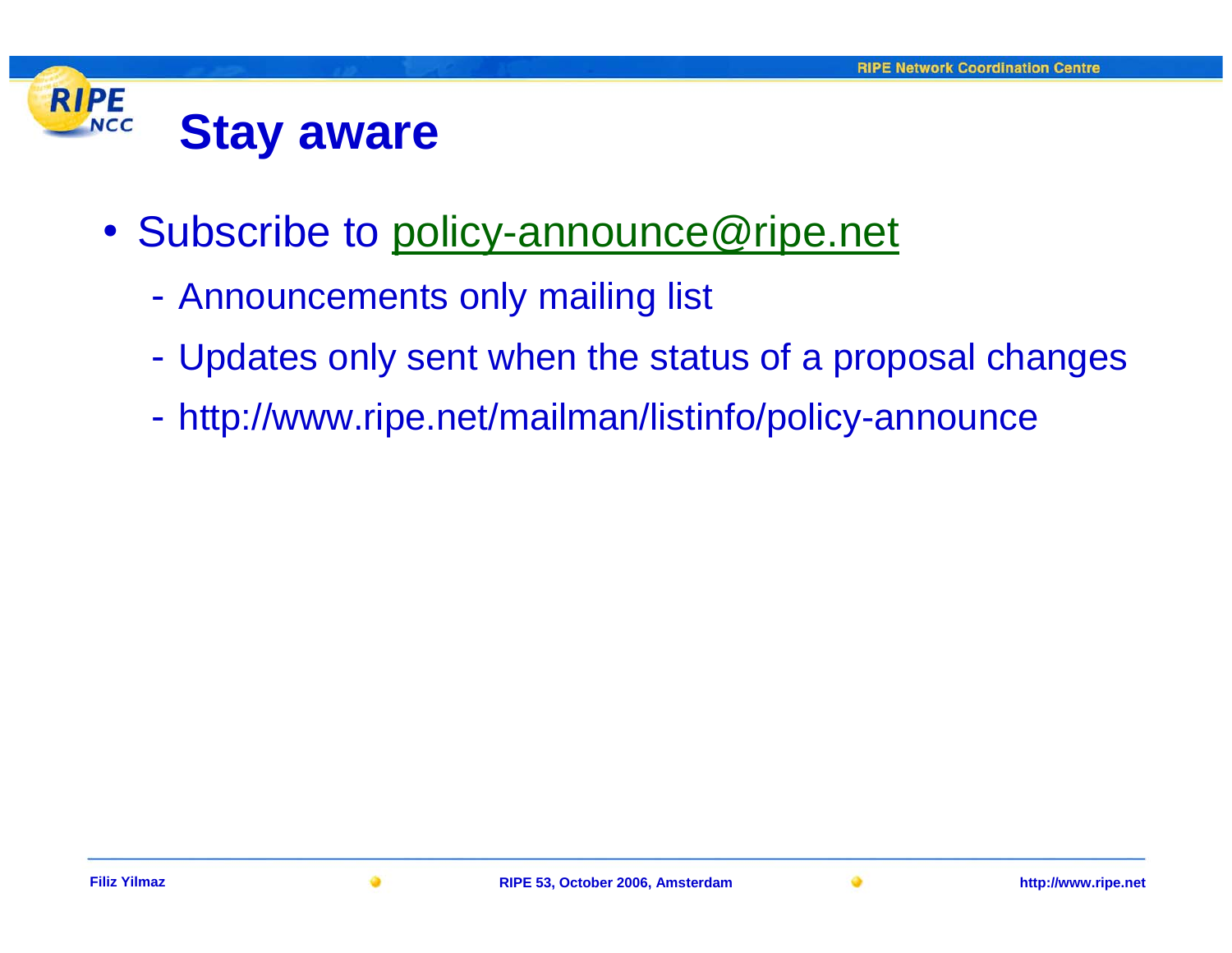## **RIPE Policy Proposal Archives NCC**

• AfriNIC:

http://www.afrinic.net/policy.htm

• ARIN:

http://www.arin.net/policy/proposals/proposal\_archive.html

• APNIC:

http://www.apnic.net/docs/policy/proposals/archive.html

• LACNIC:

http://lacnic.net/en/politicas/propuesta-politicas.html

• RIPE:

http://www.ripe.net/ripe/policies/proposals/